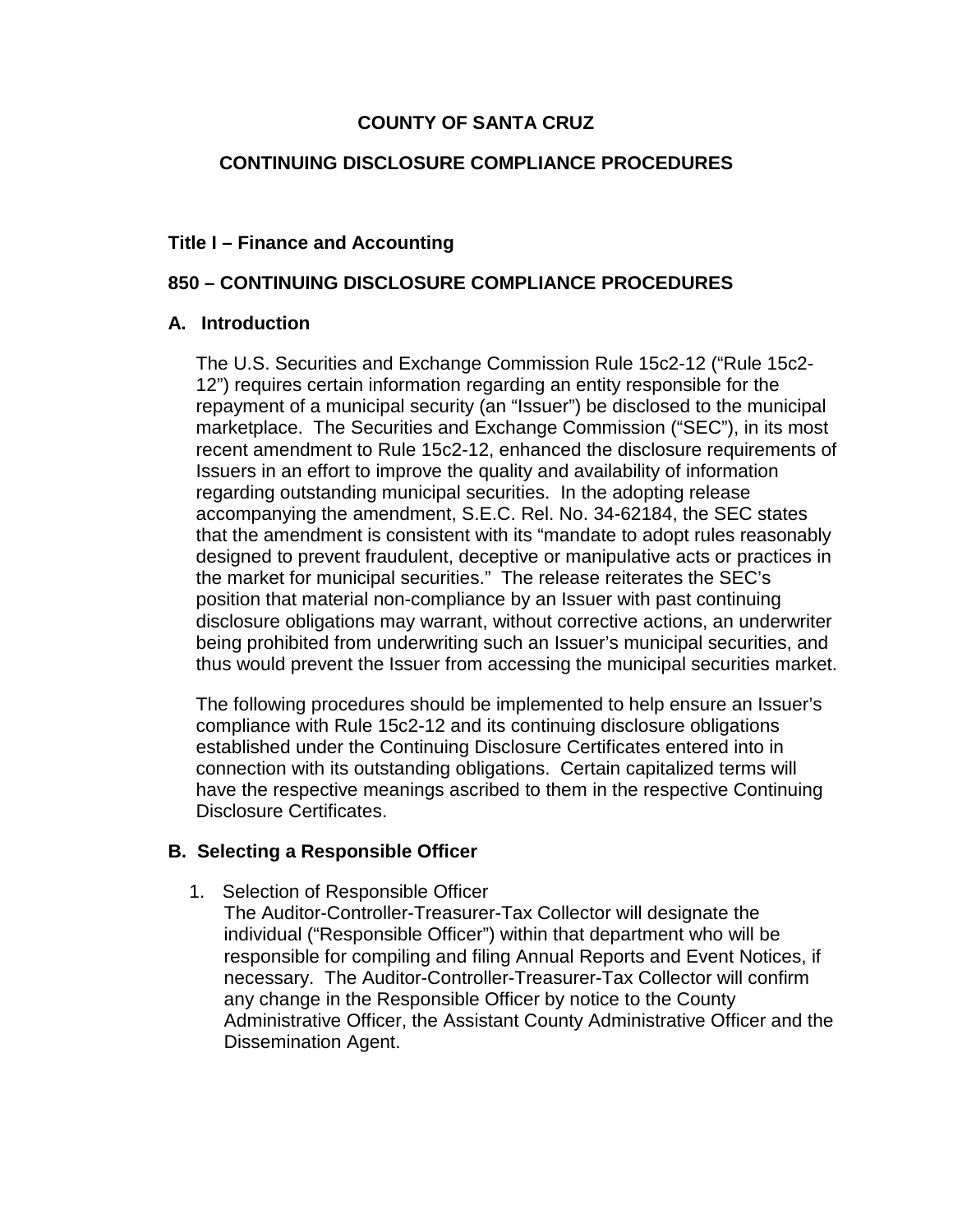2. EMMA

The Responsible Officer should familiarize themselves with the SEC's Electronic Municipal Market Access ("EMMA") website. The Responsible Officer should understand how to locate the Issuer's municipal securities on EMMA. If the Issuer is serving as its own Dissemination Agent, the Responsible Officer should establish a user identification and password for EMMA and should become familiar with uploading documents onto EMMA.

## **C. Identifying and Understanding Existing Continuing Disclosure Obligations**

- 1. Identifying Disclosure Requirements The Responsible Officer should, for each separate issue of outstanding municipal securities to which Rule 15c2-12 applies, read the related Continuing Disclosure Certificate and identify the following:
	- a. The date by which the Annual Report must be filed;
	- b. The contents that need to be included in the Annual Report;
	- c. The Event Notices that must be filed; and
	- d. When Event Notices are required to be filed.

# **D. Preparing and Submitting the Annual Report**

- 1. Preparing Annual Audited Financial Statements The Issuer should begin the process of completing its audited financial statements as soon as practicable after the close of each Fiscal Year. Such audited financial statements should be completed prior to the date the Annual Report must be filed.
- 2. Preparation of Tables and Other Information The Responsible Officer should identify any information that is required to be included in the Annual Report but is not part of the Issuer's audited financial statements, and contact the sources necessary to compile such information as soon as possible after the close of each Fiscal Year. The Responsible Officer may contract with a consultant to assist in the preparation of the Annual Report. The Issuer should consider adding any information required by its Continuing Disclosure Certificates not included already in its audited financial statements into a supplementary information section of its audited financial statements.
- 3. Submission of Annual Report Following the compilation of the information that is to be included in the Annual Report and prior to the date on which the Annual Report must be filed,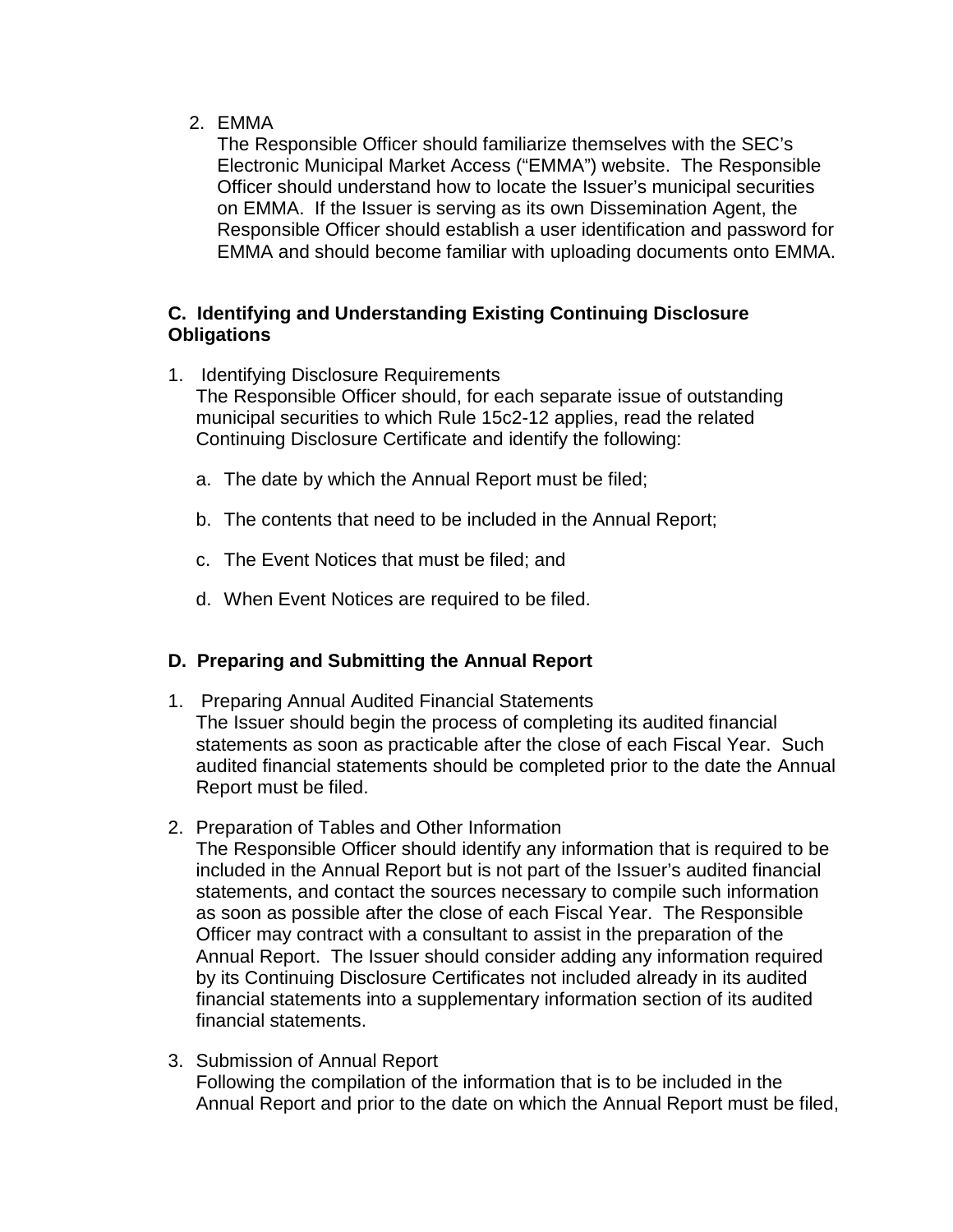the Responsible Officer should submit the Annual Report to the Dissemination Agent identified in the Continuing Disclosure Certificates or to EMMA if the Issuer acts as its own Dissemination Agent.

4. Review of EMMA

Following the submission of the Annual Report to EMMA or the Dissemination Agent, as applicable, the Responsible Officer should review the EMMA website to confirm that the Annual Report has been posted. If the Annual Report has not been posted, the Dissemination Agent should be notified, or the Responsible Officer should file the Annual Report, as applicable.

### **E. Identifying and Reporting Listed Events**

- 1. Understanding the Listed Events The Responsible Officer should be aware of the Listed Events (found in the Continuing Disclosure Certificate) necessitating the filing of an Event Notice. If clarification is required regarding what is meant by each such Listed Event, the Issuer's bond counsel should be contacted to clarify such meaning.
- 2. Filing Event Notices Each such notice shall be filed by the Issuer, or by the Dissemination Agent, if any, on behalf of the Issuer, with EMMA.
- 3. Occurrence of a Listed Event The Issuer should contact its bond counsel if it has any questions regarding the occurrence of a Listed Event, and whether such occurrence will require the filing of an Event Notice.

#### **F. Record Retention**

- 1. Retention of Transcripts, Annual Reports, Event Notices and Source **Materials** 
	- a. The Issuer should retain the transcript containing the documents related to each issue of municipal securities of the Issuer.
	- b. The Issuer should retain electronic copies of each Annual Report submitted to EMMA.
	- c. The Issuer should retain electronic copies of each Listed Event Notice submitted to EMMA.
	- d. The Issuer should retain all source data used to complete the Annual Report. For example, source material pertaining to assessed valuation, tax rates or other tables noted in the Continuing Disclosure Certificate that are required to be updated annually.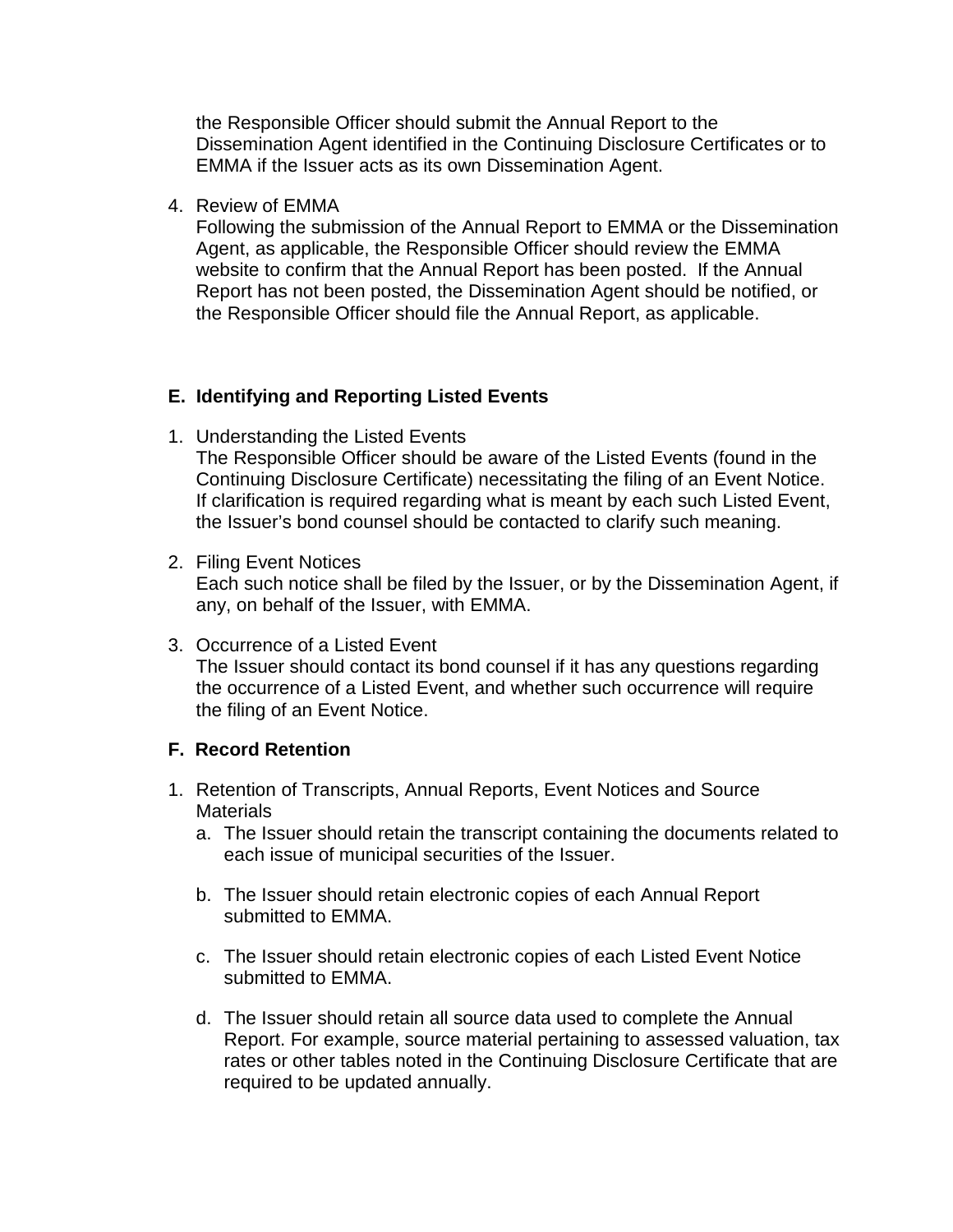#### 2. Creation of an Index

The Responsible Officer should create an index cataloging the aforementioned documents (the "retained documents"). Such index and documents should be stored at the main office of the Issuer. The Responsible Officer should be responsible for the maintenance and updating of such index. If the individual serving as Responsible Officer is replaced, the index, the retained documents and a copy of these procedures should be provided to the individual assuming the position of Responsible Officer.

3. Period of Retention

The retained documents identified in this Article should be retained for a period of at least six years following the maturity, prepayment or redemption of the related issue of municipal securities.

# 4. Additional Documents to be Retained by the Issuer

The Issuer, in its respective tax certificates, has covenanted to retain certain information relating to the use and proceeds of its municipal securities. While the specific information to be retained may vary by obligation, and in light of such variance, the relevant tax certificate ("Tax Certificate") should be reviewed. The retention requirements are generally similar to those listed below. Certain capitalized terms appearing below shall have the meaning set forth in the Tax Certificate.

a. Rebate Requirement

The Issuer covenants that it will account for all gross proceeds of its municipal securities (including all receipts, expenditures and investments thereof) on its books of account separately and apart from all other funds (and receipts, expenditures and investments thereof) and will retain all records of accounting for at least six years after the day on which the final maturity of such municipal securities is discharged.

b. Application of Proceeds

The Issuer confirms that it has established and maintained (or will establish and maintain) until a date not earlier than six years following the final retirement of the municipal securities (and any obligations issued to refund or re-refund all or any portion of the municipal securities) detailed records sufficient to establish compliance with the Tax Certificate (and the expenditure and use of proceeds requirements, restrictions and limitations set forth in the Tax Certificate and under sections 103 and 141-148 of the Code) of: (i) the amount of each allocation of Gross Proceeds of the municipal securities to any capital or working capital expenditure (and, in the case of an allocation to working capital expenditures, evidence sufficient to establish that on the date of such working capital expenditure there existed no "available amounts" (as described above) in respect of that expenditure); (ii) the fact (e.g., cancelled check, evidence of wire transfer) of an actual payment corresponding to such allocation; (iii) the identification of the payee and documentary support (e.g., invoices,